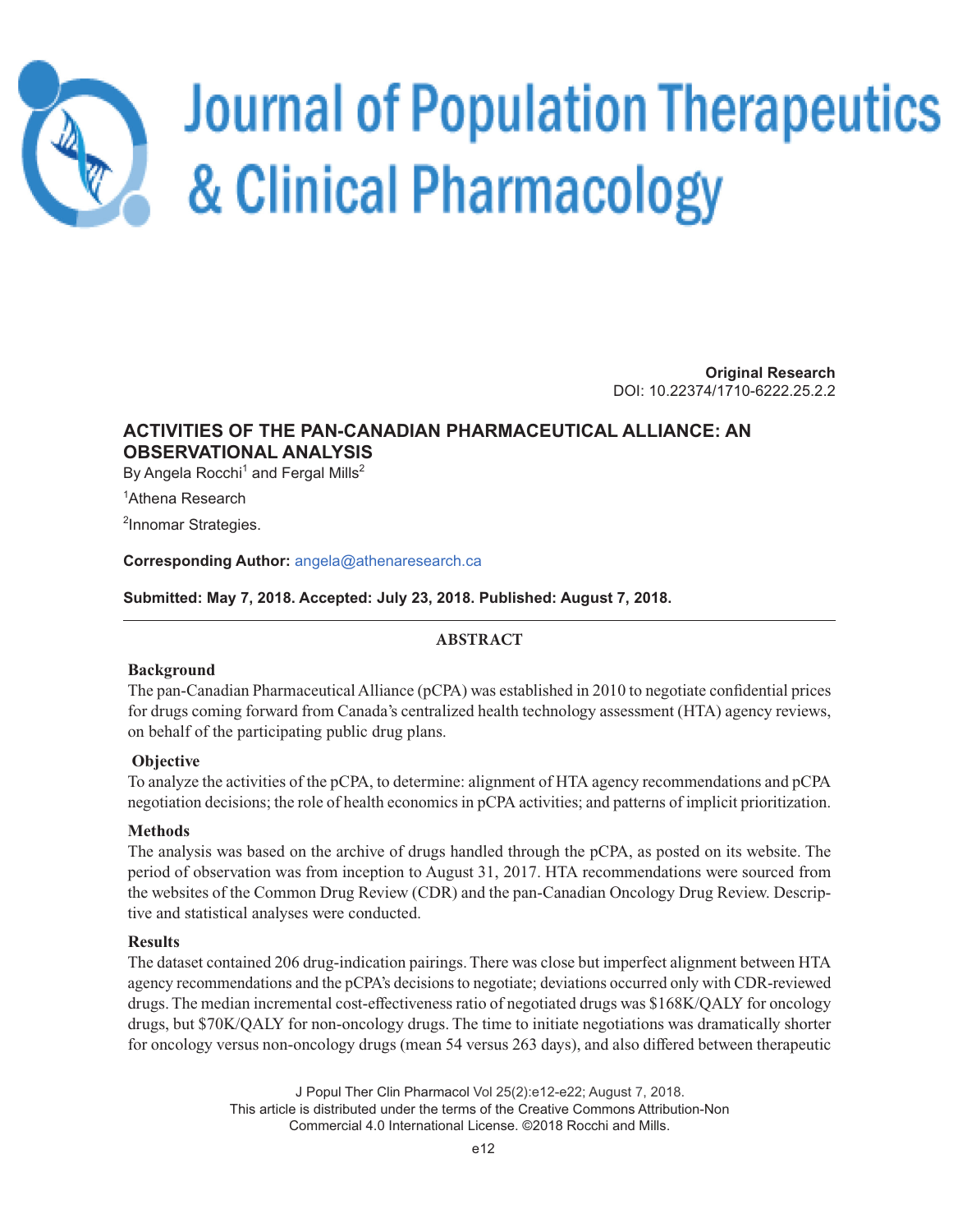areas at CDR. The time required for PCPA activity was surprisingly similar for drugs recommended without a price condition and for those conditional on a price reduction.

#### **Conclusion**

These findings revealed a strong alignment between HTA recommendations and pCPA negotiations, an implicit prioritization favouring oncology drug negotiations, and an evolving role for health economics in Canada's reimbursement process.

**Key Words:** *drug reimbursement, price negotiation, economic evaluation, prioritization.*

The sustainability of drug funding is a perennial issue in the Canadian political landscape. Canada is widely misunderstood to have a universal public health care system, but it does not include outpatient drugs.<sup>1</sup> Outpatient prescription drug costs fall under a mosaic of payers, with only 42% paid for by public drug plans.<sup>2</sup> Health care funding (including public drug programs) is budgeted and administered predominantly at the provincial level. Each provincial drug plan varies in its comprehensiveness, with all including seniors (65+) and persons on social assistance, and some including the total population.

Sustainable, responsible public drug funding is enabled by a two-step national process. First, centralized health technology assessment (HTA) agencies review clinical and economic evidence submitted by manufacturers to make funding recommendations for all provinces (excluding Quebec). There are similar but separate HTA processes for oncology drugs (the pan-Canadian Oncology Drug Review [pCODR]) and for non-oncology drugs (the Common Drug Review [CDR]). Funding recommendations focus largely on clinical evidence; where the economic evidence is unsupportive, price reductions are requested to improve cost-effectiveness.<sup>3,4</sup> Increasingly a specific level of price discount is being suggested in CDR's recommendations.<sup>5</sup>

Subsequent to HTA review, another centralized process collectively negotiates listing agreements (generally involving confidential price discounts) with manufacturers: the pan-Canadian Pharmaceutical Alliance (pCPA). Each participating drug plan then implements funding decisions to align with the collective negotiated agreement.

The pCPA began informal operations in August 2010, established a formal office in September 2015,

and is currently formalizing processes and guidelines. The founding principles of the pCPA were to: increase access to drug treatment options; achieve lower drug costs and consistent pricing; and improve consistency of coverage criteria across Canada.<sup>6</sup> Early research on the pCPA was preliminary and limited by the immaturity of available data.<sup>7,8</sup> It now appears that the pCPA has met several objectives. The pCPA reports that it collectively saves CDN\$1.28B annually (although this finding has not been externally validated).<sup>6</sup> Shorter times to listing and more consistency of listing across provinces have been reported.<sup>9,10</sup>

While overall market access is improving, different rates of success for different drugs and/or therapeutic areas have been observed anecdotally. The pCPA has been under-resourced for most of its lifespan, with no formal office for its first five years and an organic process evolution As such, prioritization of activities has been a predictable if opaque occurrence. The factors driving any implicit prioritization have not been formally articulated or acknowledged.

The activities of the pCPA have not been analyzed from the perspective of their completed body of work. The timing of this research may help inform the pCPA itself as it develops formal guidelines from its current organic approach. Moreover, the national pricing regulatory agency in Canada (the Patented Medicines Pricing Review Board [PMPRB]) intends to add costeffectiveness to guide pharmaceutical price regulation in  $2019$ .<sup>11</sup> It may be instructive for the PMPRB to observe how the pCPA has used cost-effectiveness in its pursuit of value-based drug pricing.

The objective of this observational research was to analyze the activities of the pCPA, in order to determine: alignment of HTA agency recommendations and pCPA negotiation decisions; the role of health

J Popul Ther Clin Pharmacol Vol 25(2):e12-e22; August 7, 2018.

This article is distributed under the terms of the Creative Commons Attribution-Non Commercial 4.0 International License. ©2018 Rocchi and Mills.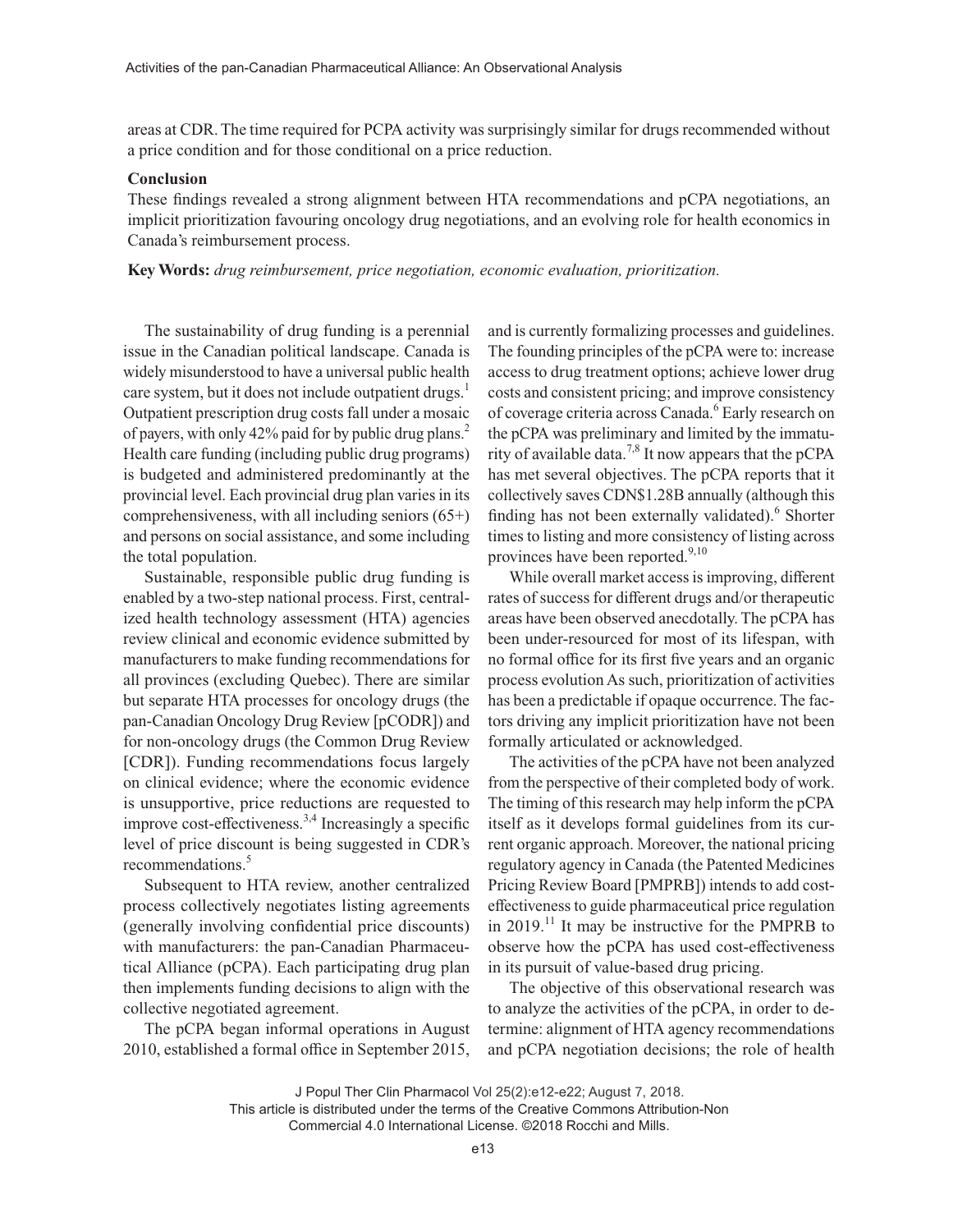economics in pCPA activities; and patterns of implicit prioritization at the pCPA.

#### **METHODS**

Activities of the pCPA were assessed based on the archive of its decisions posted on the organization's website.<sup>6</sup> The analysis first identified all drugs for which the pCPA had completed negotiation decisions. Of these, there were two categories: drugs for which negotiations were initiated (which could be either successfully completed or terminated without success) and drugs for which the decision was made not to negotiate. Drugs still in active negotiation (which lacked negotiation completion dates) and drugs which the pCPA decided to refer for individual provincial negotiation were excluded from the analysis. (This latter group generally were cases from earlier years when there had been substantial inter-provincial heterogeneity regarding pre-existing agreements for specific drug classes).

The period of observation was from inception of the pCPA to August 31, 2017. Archives were formally maintained starting in January 2014; for dates prior to this, the analysis was supplemented with a government-commissioned report that assessed early pCPA activities and included additional data points.<sup>12</sup> Manufacturers were contacted to obtain any remaining missing dates; 16 dates remained missing, with a 92% completion rate for paired negotiation dates (100% completion rate for all other variables). The archives and the report were not originally intended to report comprehensively all pCPA activities; however, examination of HTA recommendations showed that all HTA-reviewed drugs eventually entered the pCPA archives – if not for an initial indication, then for a subsequent indication.

Data inputs from the pCPA archives were: drug name, drug indication, negotiation decision (negotiated/ did not negotiate [DNN]), date of decision whether or not to negotiate, and date of negotiation completion.<sup>6</sup> From these, two time periods were defined: the 'in consideration' phase (from posting of the final HTA recommendation to the pCPA decision whether to negotiate) and the 'negotiation' phase (from initiating to completing negotiations). The time spent 'in consideration' was exclusively at the discretion of the pCPA, while 'negotiation' time was confounded by multiple external factors, such as the pace of the manufacturer. It was hypothesized that the duration of time 'in consideration' was a proxy for implicit prioritization – that is, the provinces would move more quickly to open negotiations for drugs perceived to have higher priority.

Health Canada's website was used to determine the date of regulatory approval (the Notice of Compliance [NOC]).<sup>13</sup> HTA recommendations were examined to provide the remaining data inputs. Recommendations and their reasons were sourced from the websites of the two relevant agencies (CDR and pCODR).<sup>14</sup> Data abstracted from these websites included: HTA recommendation (list/do not list [DNL], date of recommendation, presence of price conditions, submission variables (HTA agency, type of submission, priority review status, submission prior to regulatory approval), drug variables (name, indication, therapeutic area, manufacturer), and economic variables (incremental cost-effectiveness ratio [ICER] as reported by the manufacturer and/or recalculated by the HTA agency, statement regarding the extent of price reduction required). HTA agencies uniformly reported all aforementioned variables, with the excep-tion of the economic variables. Reporting of ICERs was inconsistent, and conduct of a threshold analysis was at the discretion of the economic reviewer.

The list of data variables and their definitions are provided in Appendix Table 1. However, two key variables are described herein. First, HTA recommendations can be either 'DNL' or 'list', often with various conditions, most commonly clinical criteria and/or price (for example, list conditional on a price reduction to achieve acceptable cost-effectiveness). All types of positive list recommendations were combined to dichotomize versus DNL. Second, manufacturers provide economic analyses for all submissions, many of which are cost-utility analyses that generate an ICER. The HTA agency's economic reviewers often re-calculate the ICER based on an alternate set of assumptions. Both the manufacturer's submitted ICER and the HTA agency's recalculated ICER were considered where available.

Data abstraction for ICERs from the HTA websites was complicated: ICERs could be redacted, or not

J Popul Ther Clin Pharmacol Vol 25(2):e12-e22; August 7, 2018.

This article is distributed under the terms of the Creative Commons Attribution-Non Commercial 4.0 International License. ©2018 Rocchi and Mills.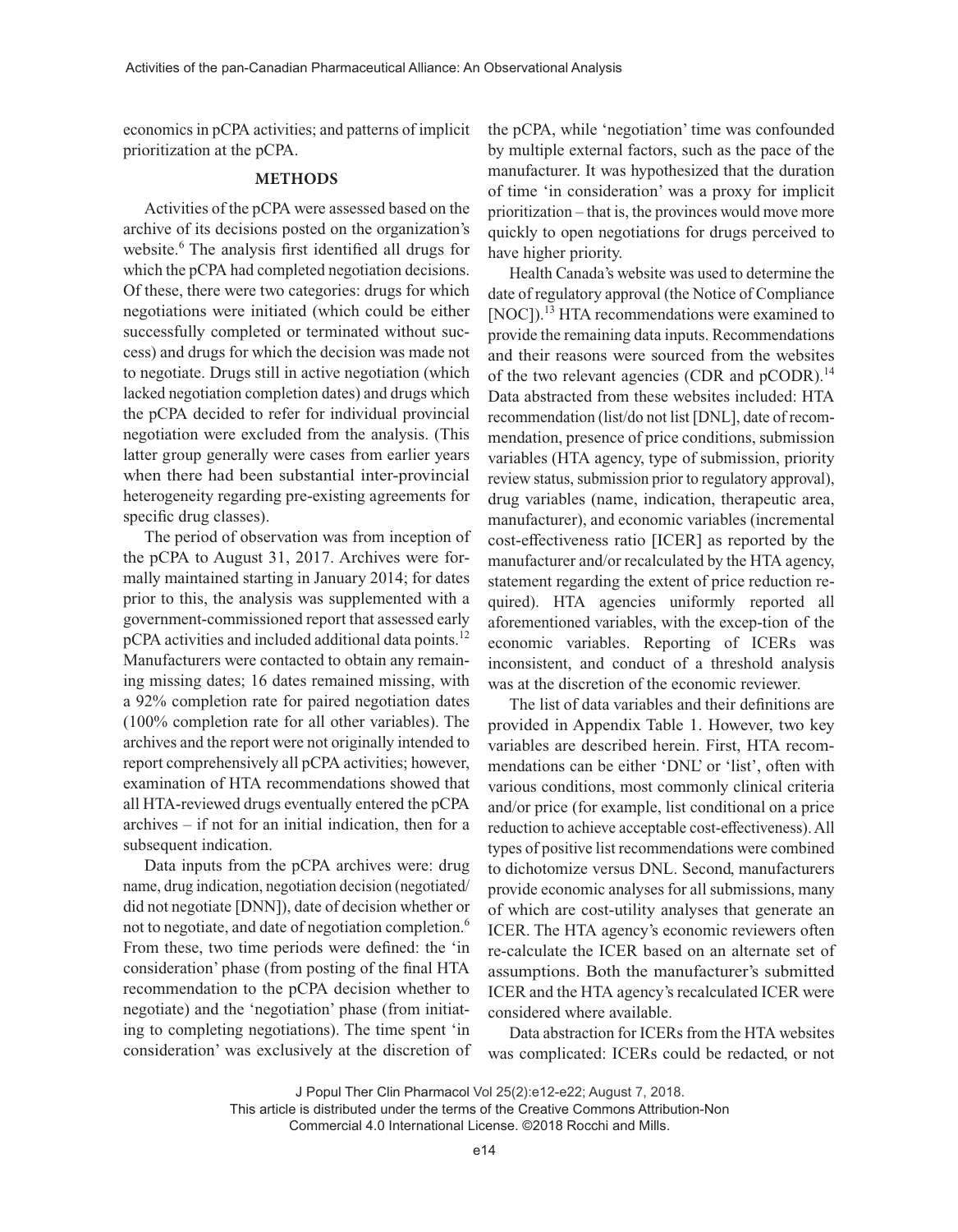reported, or difficult to interpret if there were multiple comparators. Where a range was reported instead of a point estimate, the lower value was included in the analysis (applied to both ICERs [since upper values were typically speculative tests] and suggested price discounts [to be conservative]). Where the ICER result was dominance or dominated, this had no numerical translation and was excluded. The economic reviewer's reports were sourced where available to supplement the data in the recommendation. pCODR's economic reviews were routinely posted in a timely manner, and became uniformly structured over time, which yielded more data points for abstraction than CDR economic reviews (which lacked these features).

Database clean-up involved several steps. HTA agencies review each drug indication as a separate submission and make unique recommendations for each indication. However, the pCPA may have negotiated multiple indications for one drug at the same time (n=9). In such cases, each individual indication was considered separately, adding to the total count of negotiations. Drug indications which had no HTA recommendation were removed (n=6). Negotiations related to agalsidase alfa and beta were excluded as these were highly atypical re-negotiations, occurring a decade after their HTA recommendations (n=4).

The pCPA considered some drug indications on multiple occasions, for a variety of reasons. Commonly, a resubmission changed the original HTA recommendation and triggered new negotiations. In a few instances, the CDR conducted a broad therapeutic review in a disease area (such as hepatitis C), which prompted therapeutic class re-negotiations. In several other cases, repeat negotiations would be conducted after expiry of the term-limited initial contracts. Increased competition in a therapeutic category could also inspire class-level re-negotiations. In all these cases, only the most recent HTA submission associated with the current negotiation status was considered. The final database comprised 206 unique drug indications.

Descriptive analyses were conducted. ICERs were a unique variable in that they were highly skewed with a few extreme high values affecting mean results. As needed, a median and a trimmed mean were used to exclude outliers (ICERs  $\geq$  \$1M/QALY).

Statistical analyses were conducted on all numerical comparisons. Pair-wise comparisons were conducted using Student's t-tests for mean values and Mann-Whitney U tests for comparisons of median values. The Chi-Square Test of Independence was used for nominal variables, and the Fisher Exact test was used instead when the number of observations in one category was too small. Multiple groups were assessed using the Pearson's correlation test. All analyses were conducted using SAS and XLSTAT software (Addinsoft, New York). Differences were considered statistically significant if p< 0.05. Given the exploratory nature of the analysis, no adjustment for multiplicity was included.

#### **RESULTS**

Of the 206 drug indications examined in the database, 53 (26%) were not negotiated (DNN) and 153 (74%) were selected for negotiation – of which 141 (92%) were completed successfully. The rate of successful negotiation was 89% (91/102) for CDRreviewed drugs and 98% (50/51) for pCODR-reviewed drugs. Most unsuccessful negotiations occurred in the last two years.

The relationship between the HTA recommendation and the decision to negotiate differed by agency. The decision whether or not to negotiate corresponded precisely with list/DNL recommendations for pCODR (100% alignment) but less precisely for CDR (86% alignment overall – Table 1). Exceptions were found in each year of operation, with 5 of the 19 discrepancies occurring in 2017, suggesting some continuing deviation from the pCPA's nominal processes.

Fully 25% of DNL recommendations from the CDR were ultimately negotiated – an unexpected finding, given the pCPA's fundamental 'no means no' tenet.<sup>15</sup> All 10 instances of a decision not to negotiate a list recommendation occurred when a price-reduction condition was present.

While both agencies frequently impose a condition of a price reduction, there were 17 instances when an HTA agency (exclusively the CDR) explicitly stated the extent of price reduction recommended (a threshold analysis). There were 12 list recommendations with a threshold analysis; for the eight that were negotiated, the mean suggested reduction was 35% (versus 57% for

J Popul Ther Clin Pharmacol Vol 25(2):e12-e22; August 7, 2018.

This article is distributed under the terms of the Creative Commons Attribution-Non Commercial 4.0 International License. ©2018 Rocchi and Mills.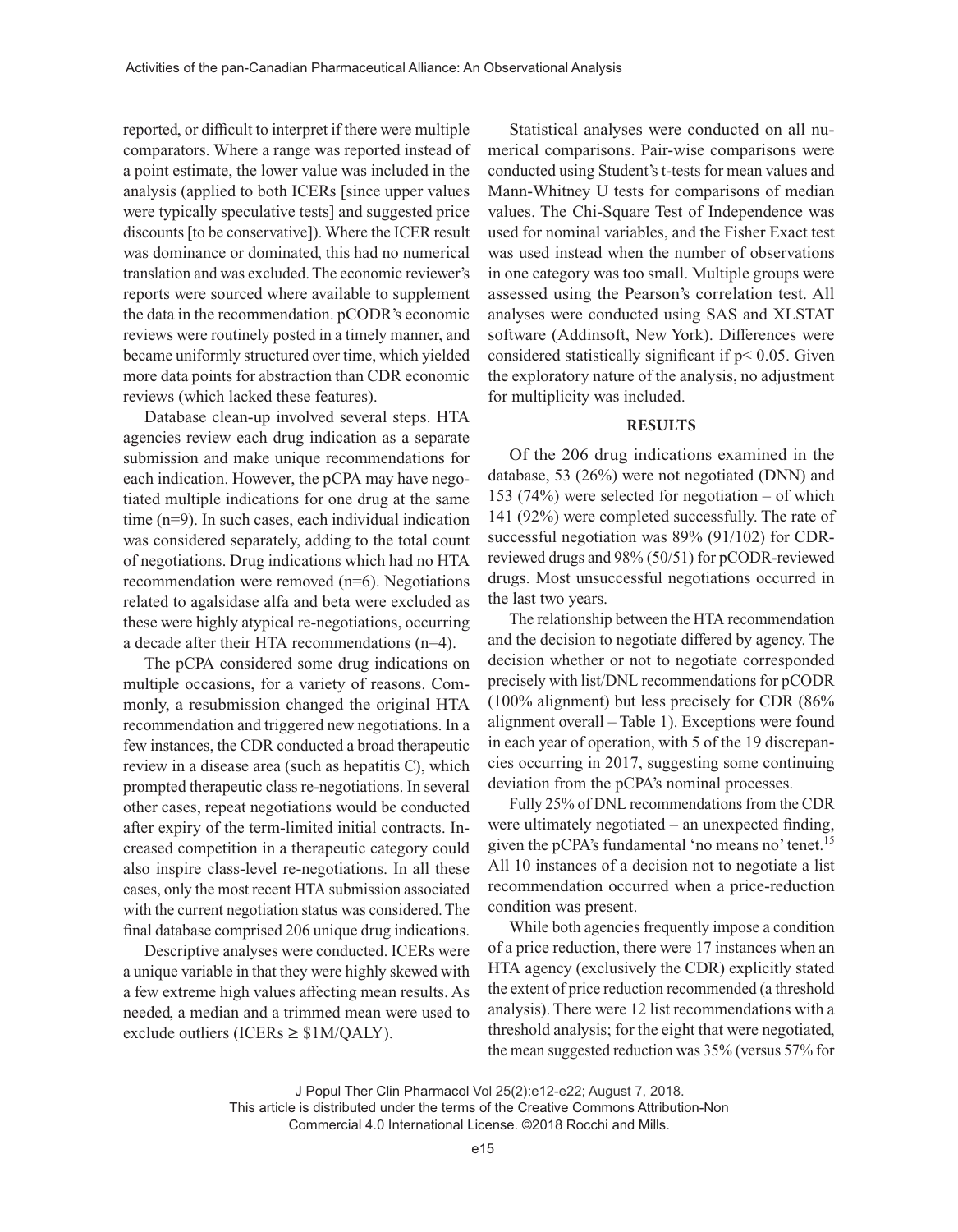those that were not negotiated ( $p=0.36$ ). The remaining five threshold analyses were DNL recommendations that were uniformly rejected for negotiation (mean suggested reduction: 74%).

Both manufacturer-submitted and HTA-recalculated ICERs were abstracted (Table 2). Although economic evaluations are required for all submissions, not all submissions required a full cost-utility analysis, nor were ICER results consistently reported in posted recommendations, whether or not they were submitted or re-analyzed.

The HTA-recalculated ICERs were higher than those submitted by the manufacturer  $(p=0.01)$ , but the extent of discrepancy varied. The ratio of recalculated

ICERs to submitted ICERs was higher at CDR than at pCODR (p=0.02). Subsequent analyses examined only HTA-recalculated ICERs, assuming that these (rather than manufacturer-submitted ICERs) informed pCPA activities.

Mean ICERs were skewed by five values at or above \$1M/QALY. (All were CDR drugs, and two were negotiated – only one successfully). Median ICERs are reported in Figure 1 and were consistent with a trimmed mean which excluded these extreme values.

The data in Figure 1 illustrate three distinct findings. For pCODR drugs, the decision to negotiate (and by extension, the HTA recommendation) was not affected by the ICER estimate (p=0.41). On the other

**TABLE 1** Alignment between Negotiation Decisions and HTA Recommendations

| <b>HTA Agency</b> | List      |            | Do Not List |            | <b>Total</b> |
|-------------------|-----------|------------|-------------|------------|--------------|
|                   | Negotiate | <b>DNN</b> | Negotiate   | <b>DNN</b> | $(n=206)$    |
| pCODR             | 51 (76%)  |            | 16 (24%)    |            |              |
|                   | 51 (100%) | $0(0\%)$   | $0(0\%)$    | 16 (100%)  | 67 (33%)     |
| <b>CDR</b>        | 103 (74%) |            | 36 (26%)    |            |              |
|                   | 93 (90%)  | $10(10\%)$ | 9(25%)      | 27 (75%)   | 139 (67%)    |

*CDR = Common Drug Review; DNN = do not negotiate; HTA = health technology assessment; pCODR = pan-Canadian Oncology Drug Review.*

| <b>HTA</b> | <b>Recommendation</b> | <b>Mean ICER</b> |              |             |            | Ratio,    |
|------------|-----------------------|------------------|--------------|-------------|------------|-----------|
| Agency     |                       | $\mathbf n$      | Manufacturer | $\mathbf n$ | <b>HTA</b> | HTA:Manu. |
| <b>CDR</b> | Do Not List           | 18               | \$175,395    | 13          | \$760,650  | 3.4       |
|            | List                  | 36               | \$223,571    | 34          | \$336,310  | 2.9       |
|            | Do Not Negotiate      | 18               | \$329,477    | 16          | \$753,226  | 3.5       |
|            | Negotiate             | 36               | \$146,530    | 31          | \$299,077  | 2.9       |
| pCODR      | Do Not List/Negotiate | 15               | \$104,826    | 14          | \$156,205  | 1.7       |
|            | List/Negotiate        | 47               | \$129,832    | 46          | \$179,481  | 1.8       |

**TABLE 2** Comparison between Manufacturer-Submitted and HTA-Recalculated Mean ICERs

*CDR = Common Drug Review; HTA = health technology assessment; ICER = incremental cost-effectiveness ratio; Manu. = manufacturer; pCODR = pan-Canadian Oncology Drug Review.*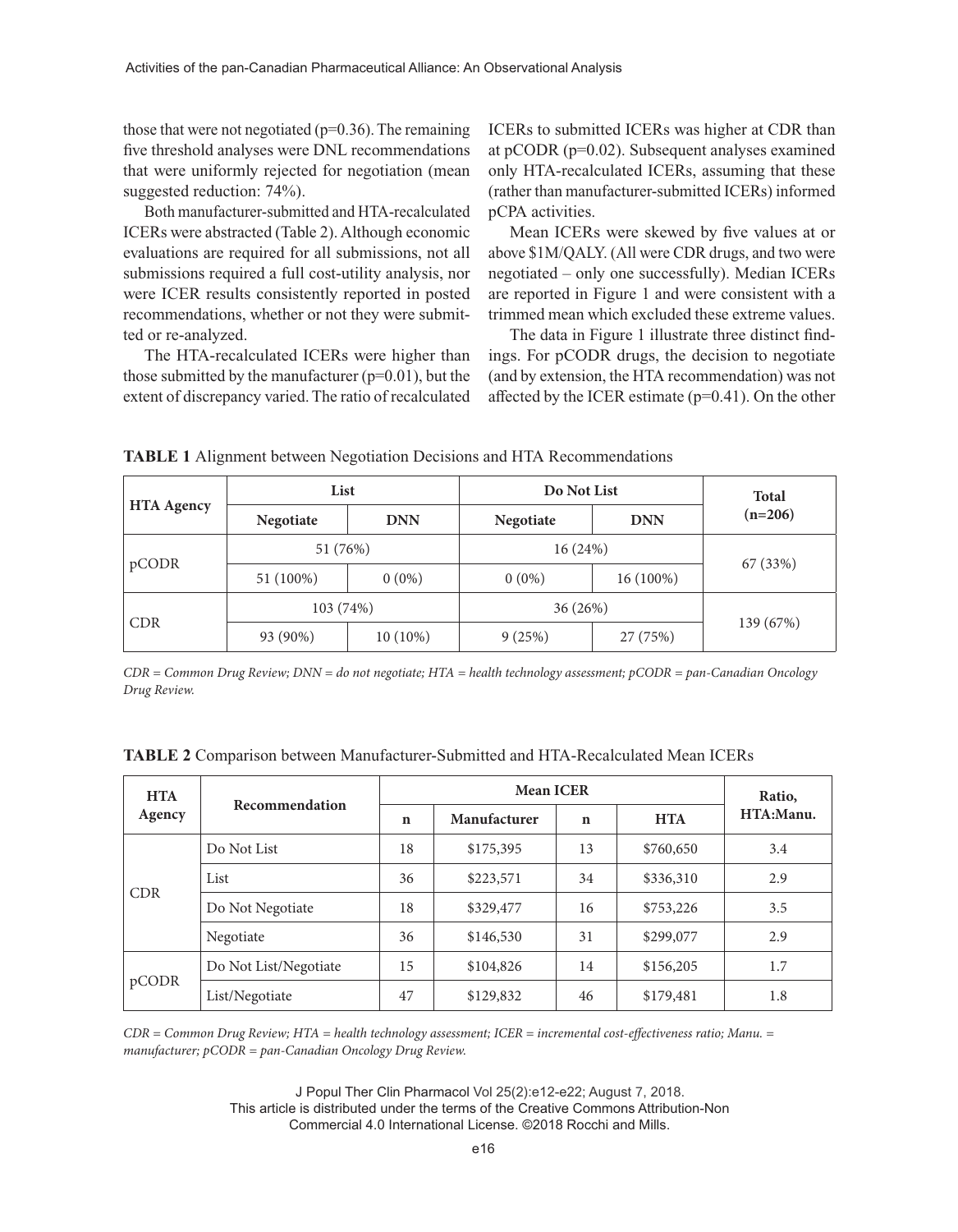hand, the negotiation decision was highly affected by the ICER for CDR drugs (p=0.05). Furthermore, oncology drugs were negotiated despite ICERs that were considered unattractive for non-oncology drugs. There was no significant difference between the median ICERs of pCODR drugs accepted for negotiation and CDR drugs rejected for negotiation  $(p=0.62)$ . The willingness to negotiate drugs at ICERs well above any conventional level of acceptability might indicate the scale of discount sought by the pCPA.

The willingness to negotiate oncology drugs at higher ICERs can be partly understood by examining the ICER distribution (Figure 2). These differed substantially between agencies. Oncology drug IC-ERs mostly fell between \$100-\$300K/QALY (75% of reported values, Figure 2). CDR-recalculated ICERs were bimodal: only 23% fell in the \$100-\$300K/QALY range, with 53% under \$100K/QALY and 15% over \$500K/QALY.

**FIG. 1** Median HTA-Recalculated ICERs by negotiation status and HTA agency.



X axis: HTA Agency/Negotiation Decision

Y axis: Cost/QALY (quality-adjusted life year)

CDR = Common Drug Review; pCODR = pan-Canadian Oncology Drug Review.

**FIG. 2** Distribution of HTA-Recalculated ICERs by HTA Agency.



X axis: ICER range (incremental cost effectiveness ratio) Y axis: Per Cent

CDR = Common Drug Review; pCODR = pan-Canadian Oncology Drug Review; QALY = quality-adjusted life year.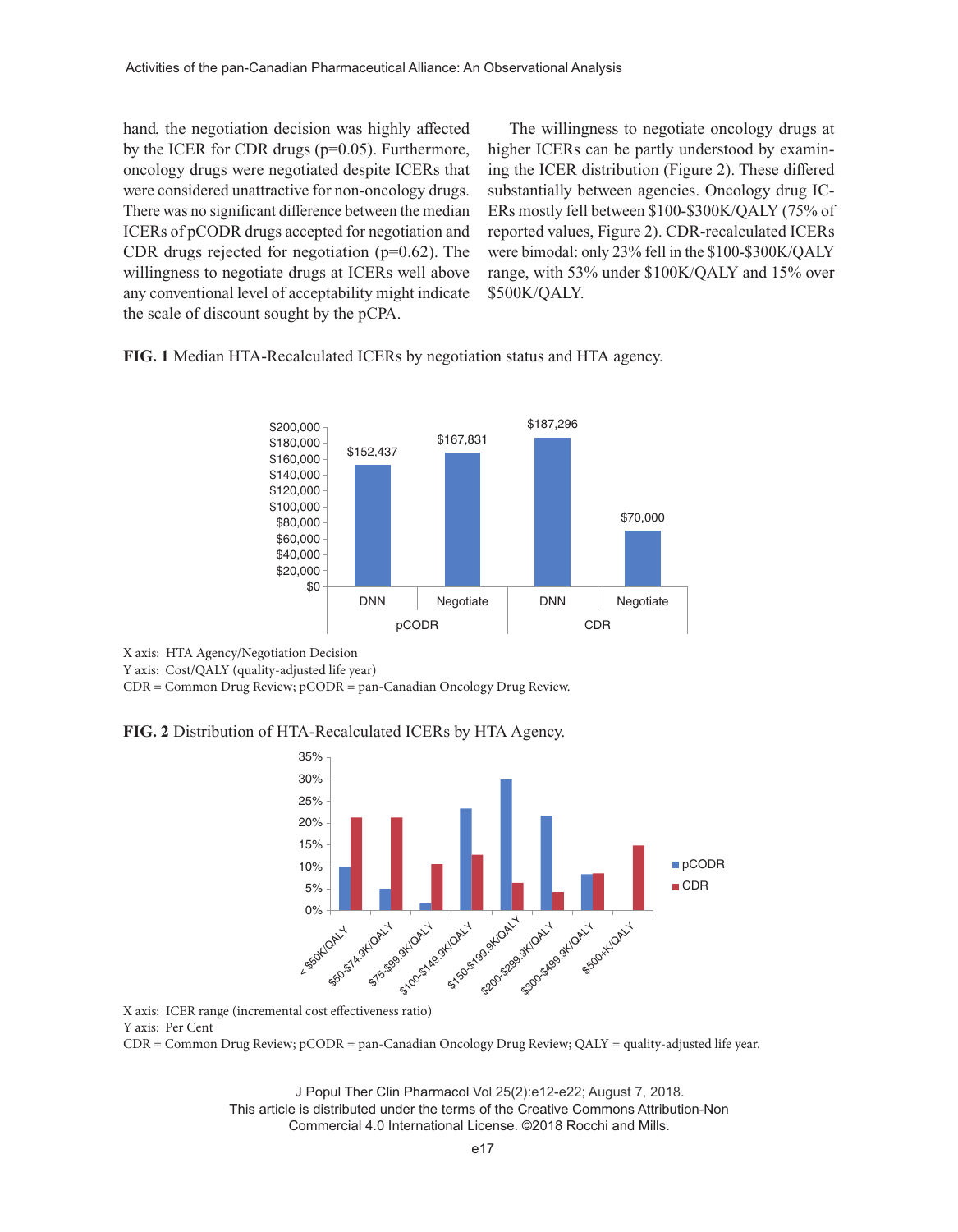Within each HTA agency, ICERs also differed by therapeutic area, especially for CDR. Table 3 displays the rate of negotiation and the mean HTA ICER by therapeutic area for CDR. At pCODR, ICERs were not discriminatory between negotiation decisions, were all within a similar range of values and were not informative.

As per Figure 3, the number of days required for the 'in consideration' phase differed substantially by HTA

agency  $(P=0.02)$  though the difference for negotiation time did not (P=0.18). Total time required for both phases of negotiation was half the time for oncology versus non-oncology drugs, owing almost entirely to the different durations of the 'in consideration' phase  $(P=0.01)$  – a phase entirely at the discretion of the pCPA – and presumed to indicate implicit prioritization.

The decision not to enter a negotiation was also faster with pCODR drugs (118 days versus 156 days

| Therapeutic Area | <b>Negotiation Rate</b> | Mean HTA ICER - Negotiated | Mean HTA ICER -<br><b>Not Negotiated</b> |
|------------------|-------------------------|----------------------------|------------------------------------------|
| Antiviral        | 100%                    | \$41,660                   | Not applicable                           |
| Autoimmune       | 68%                     | \$89,667                   | \$515,795                                |
| Cardiovascular   | 71%                     | \$66,384                   | None available                           |
| <b>CNS</b>       | 71%                     | \$55,979                   | \$226,410                                |
| Endocrinology    | 73%                     | \$65,313                   | None available                           |
| Other            | 58%                     | \$74,130                   | \$135,558                                |
| Rare             | 57%                     | \$1,671,123                | \$2,706,872                              |
| Respiratory      | 100%                    | \$279,986                  | Not applicable                           |

**TABLE 3** Negotiation Rate and Mean ICER by Therapeutic Area – CDR

*CNS = central nervous system; HTA = health technology assessment; ICER = incremental cost-effectiveness ratio.*

### **FIG. 3** Days Required for pCPA Activities by HTA Agency



X axis: Negotiation Phase

Y axis: Number of Days

CDR = Common Drug Review; DNN = do not negotiate; pCODR = pan-Canadian Oncology Drug Review.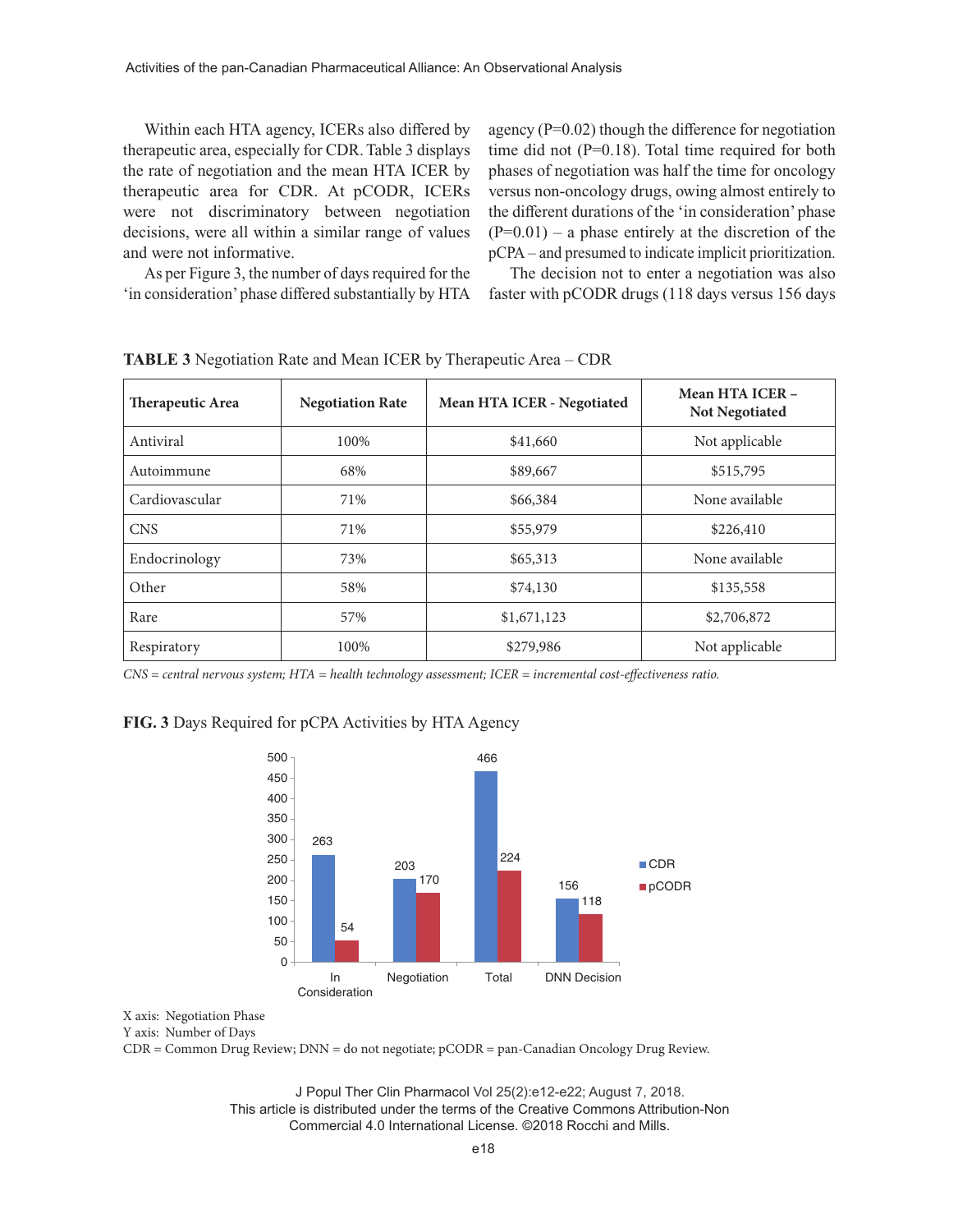for CDR drugs, not significant [P=0.32]). Given the perfect concordance with pCODR recommendations, 118 days seemed long for a negotiation decision that may have been essentially routine.

Curiously, the number of days required for pCPA activities was virtually identical whether or not the recommendation included a price reduction condition: 424 days regardless of condition with CDR drugs, and 224 (with) versus 227 (without) for pCODR drugs (not significant, P=0.98). For CDR drugs only, the 'in consideration' period was 50 days slower for drugs recommended without a price condition, and 50 days faster in the negotiation phase.

As with ICERs, there was considerable variation in the number of days for pCPA activities by therapeutic area. Figure 4 shows the days at CDR, with the 'in consideration' phase varying from 38 days (antiviral drugs – largely the new hepatitis C direct-acting antivirals) to 647 days (endocrinology – largely oral antidiabetics), (P<0.001). Conversely, variation at pCODR (not presented) was minimal, ranging from 34 days for lung cancer to 75 days for other cancers (not significant,  $P=0.56$ ). All pCODR therapeutic areas spent less time 'in consideration' than all CDR therapeutic areas except antiviral and respiratory drugs.

A lack of correlation between ICERs and days 'in consideration' was identified for both agencies; value for money (cost-effectiveness) was not associated with prioritization (Pearson correlation score of  $0.01$ ,  $p=0.98$ ).

#### **DISCUSSION**

This research revealed interesting findings for each of its three objectives. First, it showed that pCPA negotiation activities closely followed HTA recommendations, with some divergence seen with CDR drugs. Second, faster negotiations were strongly associated with oncology drugs, while slower-than-expected negotiations were conducted for drugs recommended without a price condition and within select therapeutic areas. Finally, pCODR recommendations and pCPA negotiations for oncology drugs did not discriminate based on ICERs, while ICERs were discriminatory for non-oncology drugs. ICERs did not affect the time to initiate negotiation for either agency. These findings require deeper understanding and interpretation within the context of the Canadian landscape.

The perfect alignment between pCODR recommendations and negotiation decisions is noteworthy, and may be a product of at least two factors. First, the provincial drug plans and cancer agency managers contribute to both the pCODR review and the



**FIG. 4** Days Required for pCPA Activities by Therapeutic Area – CDR

X axis: Therapeutic Area Y axis: Number of Days CNS = central nervous system.

J Popul Ther Clin Pharmacol Vol 25(2):e12-e22; August 7, 2018. This article is distributed under the terms of the Creative Commons Attribution-Non Commercial 4.0 International License. ©2018 Rocchi and Mills.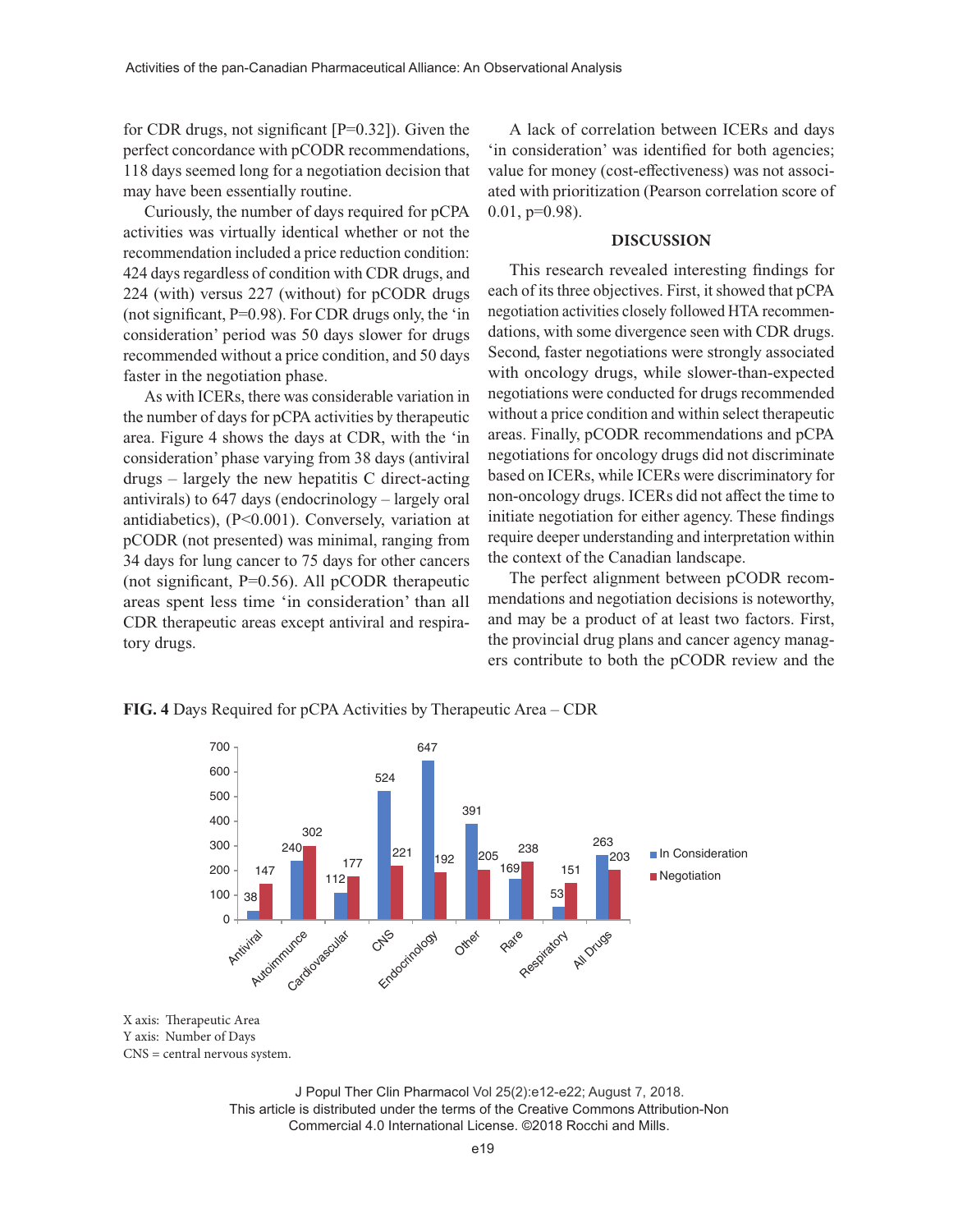subsequent negotiation, which may provide greater understanding of the dossier before negotiation decisions. There is no obvious systemic reason why CDR could not benefit from greater involvement of the drug plans in the HTA process. Second, the singular focus on cancer facilitates greater disease-relevant expertise among both the pCODR expert review board and the cancer agencies' executive.

CDR recommendations were subject to inconsistent negotiation decisions in both directions. Such inconsistency can give rise to increased uncertainty for stakeholders. The decision to negotiate a DNL may have reflected a willingness of the drug plans to consider non-evidentiary factors such as unmet need and rule of rescue. Conversely, in the case of positive recommendations that did not lead to negotiations, a high suggested price reduction may have left both parties with little enthusiasm to seek a negotiation.

Recommendations conditional on price reduction were a feature of both HTA agencies – since inception for pCODR, and since late 2012 for CDR. Further, CDR began making specific price reduction recommendations based on threshold analyses conducted by the economic review team. HTA reanalysis of the submitted economic model adopt conservative assumptions, generating significantly more pessimistic results. Since the pCPA does not conduct their own reanalyzes, the price reduction recommendation has become an important feature of the negotiations, representing an anchor value from the perspective of the payers. Consequently, the anonymous economic reviewers wield significant power within the continuum of the drug reimbursement process – despite a lack of accountability and inevitable use of subjective judgment.<sup>16</sup>

In this analysis, ICERs did not significantly affect the negotiation decision for pCODR-reviewed drugs, while there was strong evidence of a link for CDRreviewed drugs. This finding was not surprising, given the overriding emphasis pCODR has always placed on clinical benefit in their deliberative framework. If clinical benefit was deemed to be present, then there appeared to be a willingness to move to negotiations, irrespective of the ICER.

ICERs that would have generated at least a strong signal against funding (with a high suggested discount),

if not a negative recommendation at CDR, did not negatively influence pCODR reviews. DNL recommendations were based on clinical reasons alone at pCODR; they were based on either or both clinical and economic concerns at CDR.

This analysis defined the "in consideration" phase as a proxy for the prioritization accorded submissions by the provincial plan managers, assuming that a longer delay in uptake was due to the lower priority attached to the file. The pCPA maintains that a longer delay may reflect the complexity of a submission, particularly for highly disruptive or innovative technologies, and the need for preparation on the part of the public plans – potentially leading to shorter negotiation time overall.17 The findings of this analysis did not support this explanation in the aggregate.

There are additional explanations for delay in specific cases. The launch of more than one drug for the same indication may cause the first submission to be delayed to facilitate class negotiations, or to apply strategic pressure on all sellers within a class. As well, a drug may have multiple new indications over a short time frame, in which case the drug negotiation might be delayed until after the HTA review of the final new indication.

Nevertheless, it was apparent from the data that cancer drugs waited a shorter time "in consideration". At CDR, therapeutic area was a weak proxy for unmet need; endocrinology, for example, could suggest a perceived lack of unmet need in diabetes, while antivirals were represented by the game-changing, curative and rapidly-funded Hepatitis C therapies. Some CDRreviewed therapeutic areas were essentially treated as commodity markets, where inter-product innovation was perceived as modest. Finally, the number of days 'in consideration' was not shortened without a price reduction condition – a paradoxical finding. This could be explained by the fact that HTA agencies viewed only list prices – which might appear competitive while pCPA was aware of negotiated prices.

This analysis relied on publicly available information for the majority of its data, supplemented by information provided by manufacturers. As such, there were several limitations. The PCPA archive was not established or intended for scientific research purposes. A careful review of all drugs that passed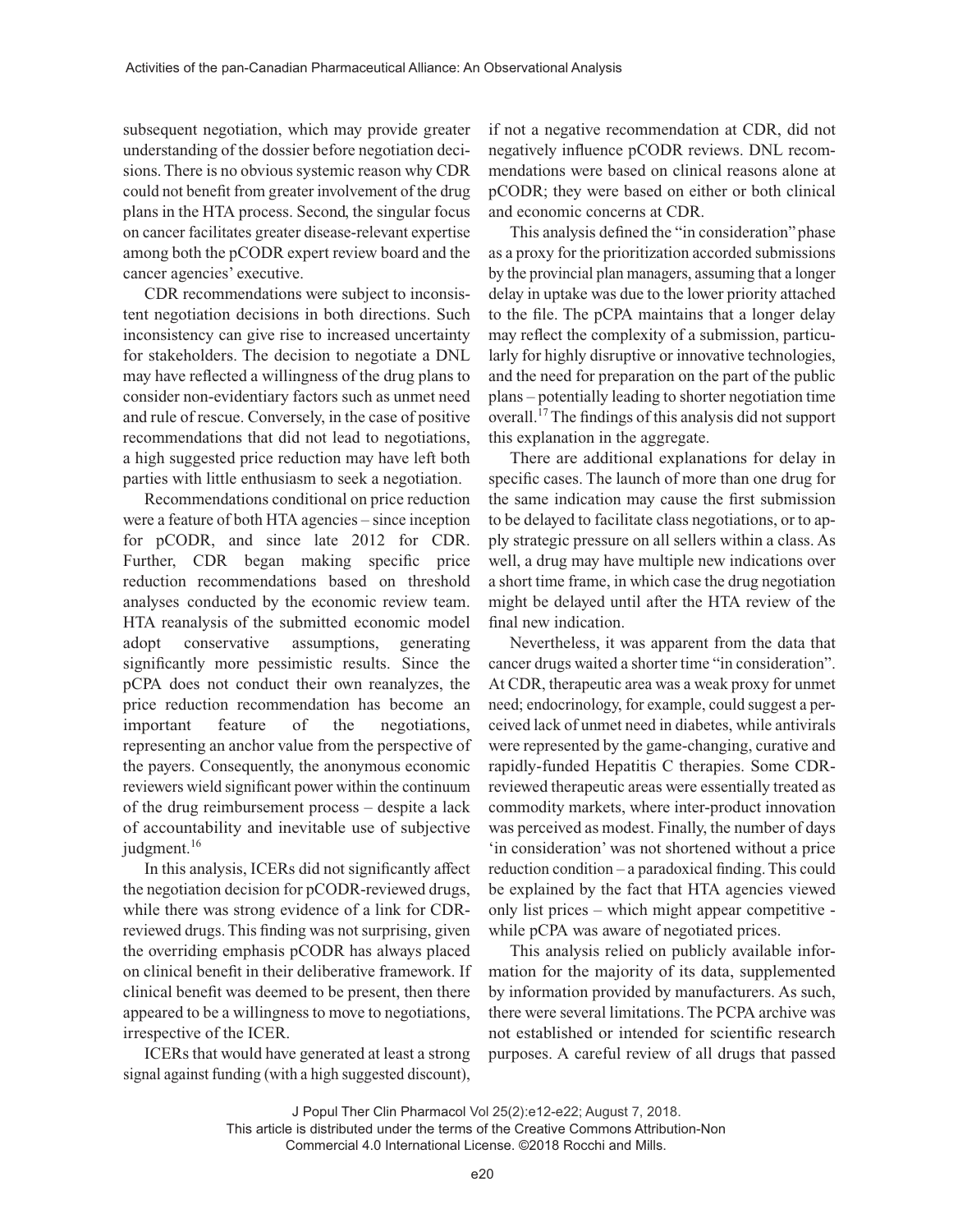through an HTA agency during the period of PCPA activity showed that every drug eventually came to the attention of the pCPA. However, there may have been multiple HTA reviews for any given drug; only the HTA recommendation associated temporally with the most recent pCPA negotiation was included. Dates in the pCPA archives were imprecise, and generally later than the dates of actual activities. The HTA archives had some data limitations as well.

The pCPA has clearly been successful in achieving its primary objective: to facilitate consistent access at lower prices for new entrants to the Canadian public drug plan market. This analysis could not assess whether the needs of patients and other important stakeholders were being appropriately met: if unmet health needs were prioritized, if health care budgets became more sustainable, and whether pharma companies achieved adequate commercial opportunities to encourage new drug launches in Canada.

In the near future, many important shifts may occur in the Canadian drug pricing and reimbursement landscape. PMPRB reforms may include cost-effectiveness to determine value for high-priority drugs, potentially changing the list price for these drugs outside of confidential negotiations exclusive to the public market.<sup>11</sup> National pharmacare has more traction than ever, with Parliament's Standing Committee on Health recently recommending its establishment.<sup>18</sup> The roles and processes of the agencies analyzed in this report – primarily the pCPA, and secondarily the HTA agencies – may continue to evolve in substantive ways going forward. Further research could focus on the impact of change compared to the benchmarks established in the current research.

#### **CONCLUSION**

This analysis documented the activities of the pCPA based on the final negotiation status of over 200 drug-indications considered since its establishment in 2010. The analysis revealed strong alignment with HTA recommendations, although deviations were seen for CDR-reviewed drugs. Oncology drugs benefited from faster access despite relatively unattractive IC-ERs. Non-oncology drugs displayed a clearer gradient for ICER acceptability, with a presumptive threshold below \$100,000/QALY, and for greater discrepancy

between submitted versus HTA reviewer-recalculated ICERs, both of which seemed to impact negotiations. Prioritization was also evident among non-oncology therapeutic classes, presumably based on perceived unmet need. Future research may document different patterns, as the pCPA and the Canadian reimbursement landscape continue to evolve.

#### **ACKNOWLEDGEMENTS**

We thank Eszter Pigott for her contributions to the database development and data abstraction, and Logimetrix for their contributions to the statistical analysis. We thank Sherry O'Quinn and Matthew Brougham for their review of and input to the research design, analysis and discussion. We thank Isabelle Chabot who reviewed the final manuscript draft.

#### **FUNDING**

None.

#### **REFERENCES**

- 1. Morgan SG, Boothe K. Universal prescription drug coverage in Canada: long-promised yet undelivered. Healthc Manage Forum 2016;29:247–54.
- 2. Canadian Institute for Health Information. Prescribed Drug Spending in Canada, 2017. A Focus on Public Drug Programs. Ottawa, ON: CIHI; 2017.
- 3. Rocchi A, Miller E, Hopkins RB, Goeree R. Common drug review recommendations: an evidence base for expectations? Pharmacoeconomics 2012;Mar 30:229–46.
- 4. Chabot I, Rocchi A. Oncology drug health technology assessment recommendations: Canadian versus UK experiences. Clinicoecon Outcomes Res 2014;6:357–67.
- 5. Mills F. The changing role of cost-effectiveness in common drug review recommendations. Value Health 2017;20:A61.
- 6. The pan-Canadian Pharmaceutical Alliance website. [Internet] Available at: www.candaspremiers.ca/ pan-canadian-pharaceutical-alliance/.
- 7. Husereau D, Dempster W, Blanchard A, Chambers J. Evolution of drug reimbursement in Canada: the pan-Canadian Pharmaceutical Alliance for new drugs. Value Health 2014;17;888–94.
- 8. Milliken D, Venkatesh J, Yu R, Su Z, Thompson M, Eurich D. Comparison of drug coverage in Canada before and after the establishment of the pan-Canadian Pharmaceutical

This article is distributed under the terms of the Creative Commons Attribution-Non Commercial 4.0 International License. ©2018 Rocchi and Mills.

J Popul Ther Clin Pharmacol Vol 25(2):e12-e22; August 7, 2018.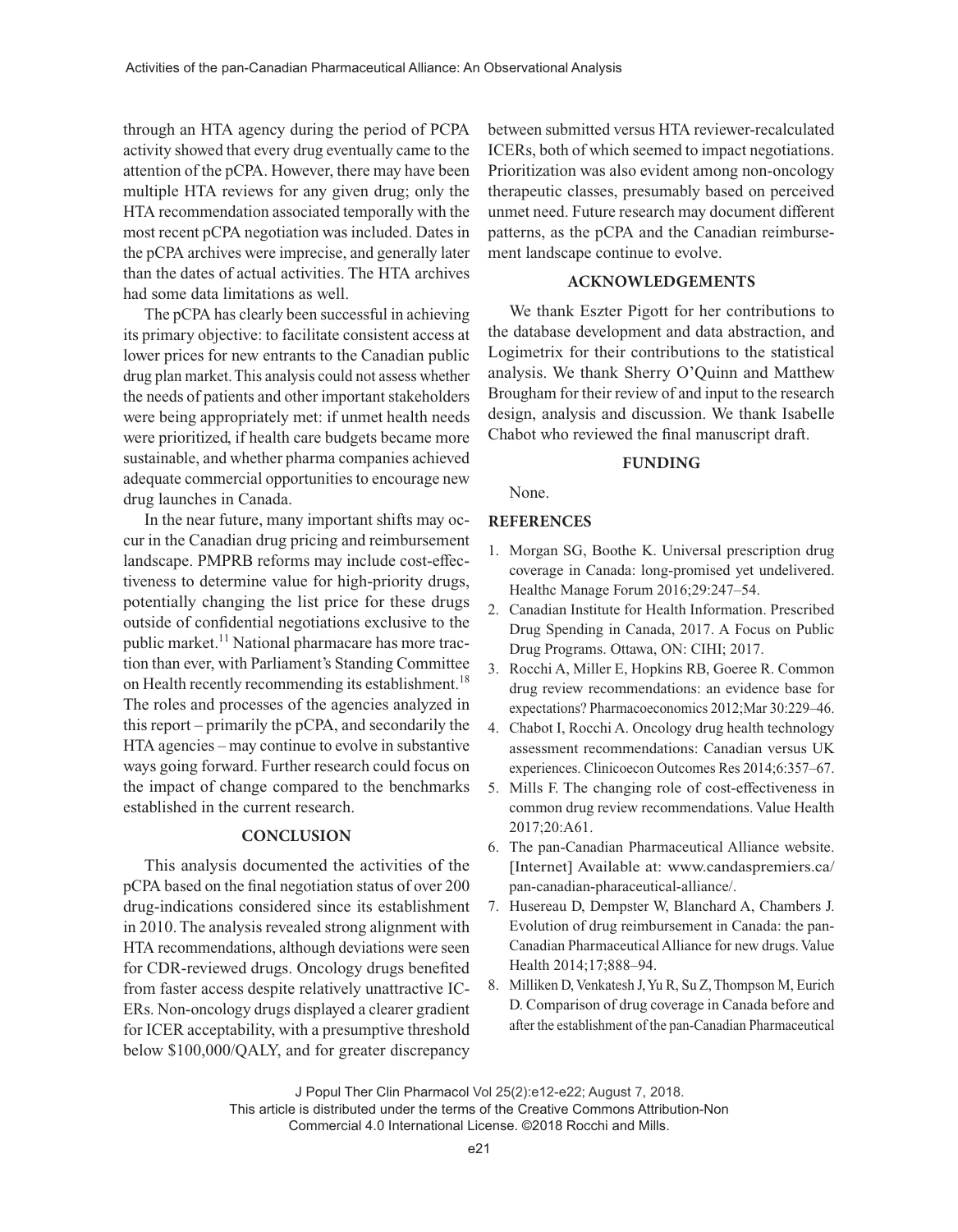Alliance. BMJ Open 2015;5:e008100. doi: 10.1136/ bmjopen-2015-008100

- 9. Mills F. The effect of the pan-Canadian Pharmaceutical Alliance on provincial listing times and uniformity. Value Health 2017;5:A43.
- 10.Millson B Zhang Y. pCPA/CDR/pCODR changes and impact to market access in Canada. Value Health 2016;19:A280
- 11. Patent Medicines Pricing Review Board. PMPRB guidelines scoping paper. [Internet] Available at: www. pmprb-cepmb.gc.ca/CMFiles/Consultations/scoping\_paper/pmprb\_scoping\_paper\_e.pdf.
- 12.IBM Canada. Pan Canadian Drugs Negotiations Report. [Internet] Available at: www.canadaspremiers.ca/wpcontent/uploads/2013/12/pan\_canadian\_drugs\_neotiations report march22 2014.pdf.
- 13. Government of Canada. Notice of Compliance (NOC) database. [Internet] Available at: https://health-products. canada.ca/noc-ac/ndex-eng.jsp.
- 14.Canadian Agency for Drugs and Technology in Health. Common Drug Review (CDR) reports. [Internet] Available at: www.cadth.ca/about-cadth/what-we-do/

products-services/cdr/reports. Find a review (pCODR). www.cadth.ca/pcodr/find-a-review.

- 15. O'Quinn S. Pan Canadian Pricing Alliance. The goliath of market access. [Internet] October 2013. Available at: http:// docplayer.net/26238352-Pan-canadian-pricing-alliancepcpa-the-goliath-of-market-access-october-2013.html.
- 16.Canadian Agency for Drugs and Technology in Health. Procedure for the CADTH Common Drug Review. [Internet] August 2014. Available at: https://www.cadth.ca/ media/cdr/process/Procedure\_for\_CADTH\_CDR.pdf.
- 17. Pan-Canadian Pharmaceutical Alliance. CAHR Update from the Pan Canadian Pharmaceutical Alliance Office. [Internet] February 8, 2017. Available at: http://c.ymcdn. com/sites/www.cahr-acrss.ca/resource/resmgr/Oncology\_Day\_PPTs/Anchalee\_Sirsombun\_and\_Sang\_.pdf.
- 18.Casey, B (chair). Pharmacare now: prescription medicine coverage for all Canadians. Report of the Standing Committee on Health. April 2018. [Internet] Available at: http://www.ourcommons.ca/content/Committee/421/ HESA/Reports/RP9762464/421\_HESA\_Rpt14\_PDF/421\_ HESA\_Rpt14-e.pdf.